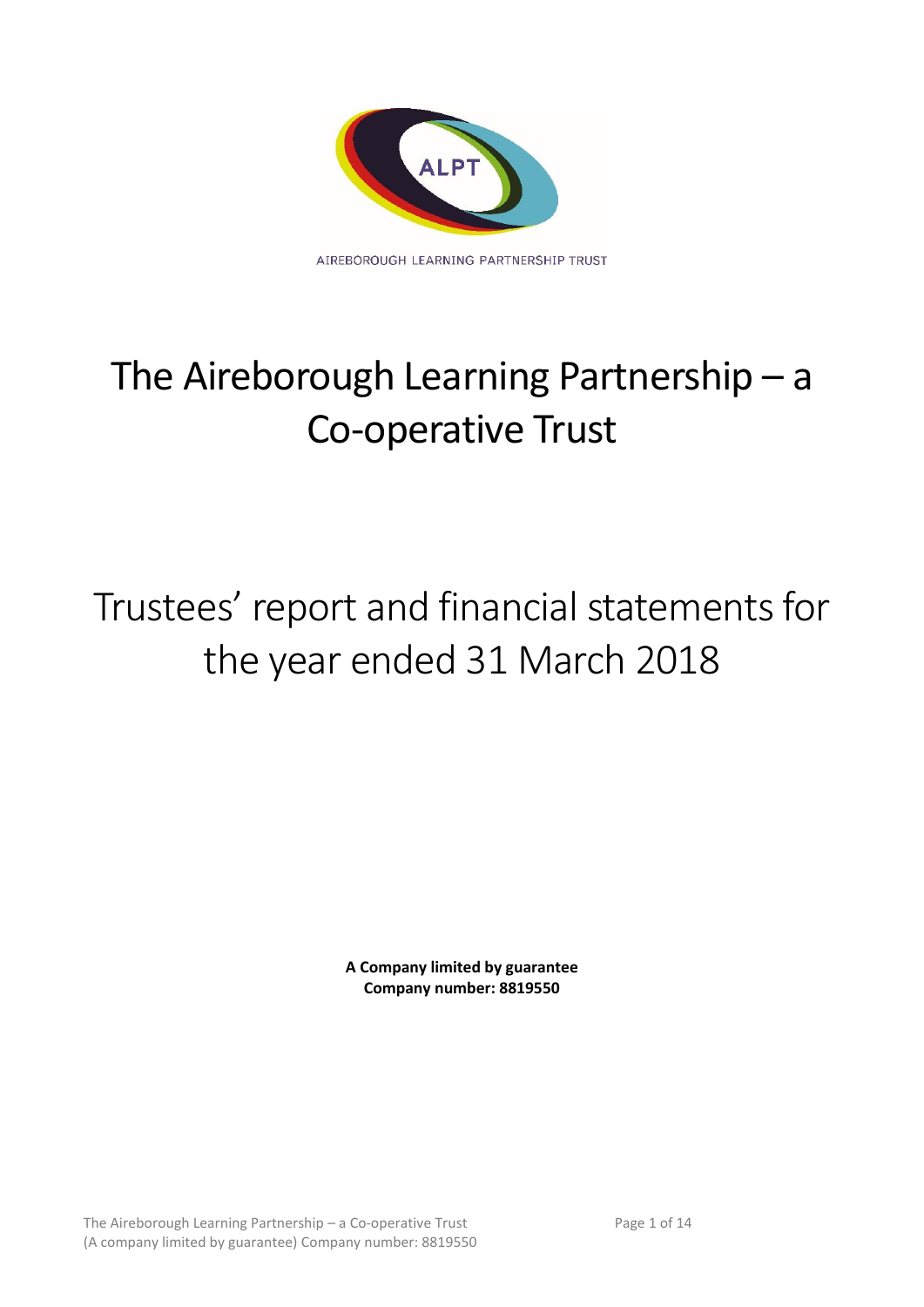## Contents

| Report of the Trustees (incorporating the Directors' report) for the year ended on 31 March 20185          |  |
|------------------------------------------------------------------------------------------------------------|--|
|                                                                                                            |  |
|                                                                                                            |  |
|                                                                                                            |  |
|                                                                                                            |  |
|                                                                                                            |  |
|                                                                                                            |  |
|                                                                                                            |  |
|                                                                                                            |  |
|                                                                                                            |  |
|                                                                                                            |  |
|                                                                                                            |  |
|                                                                                                            |  |
|                                                                                                            |  |
|                                                                                                            |  |
|                                                                                                            |  |
|                                                                                                            |  |
|                                                                                                            |  |
|                                                                                                            |  |
|                                                                                                            |  |
| Statement of financial activities, incorporating the income and expenditure account, for the year ended 31 |  |
|                                                                                                            |  |
|                                                                                                            |  |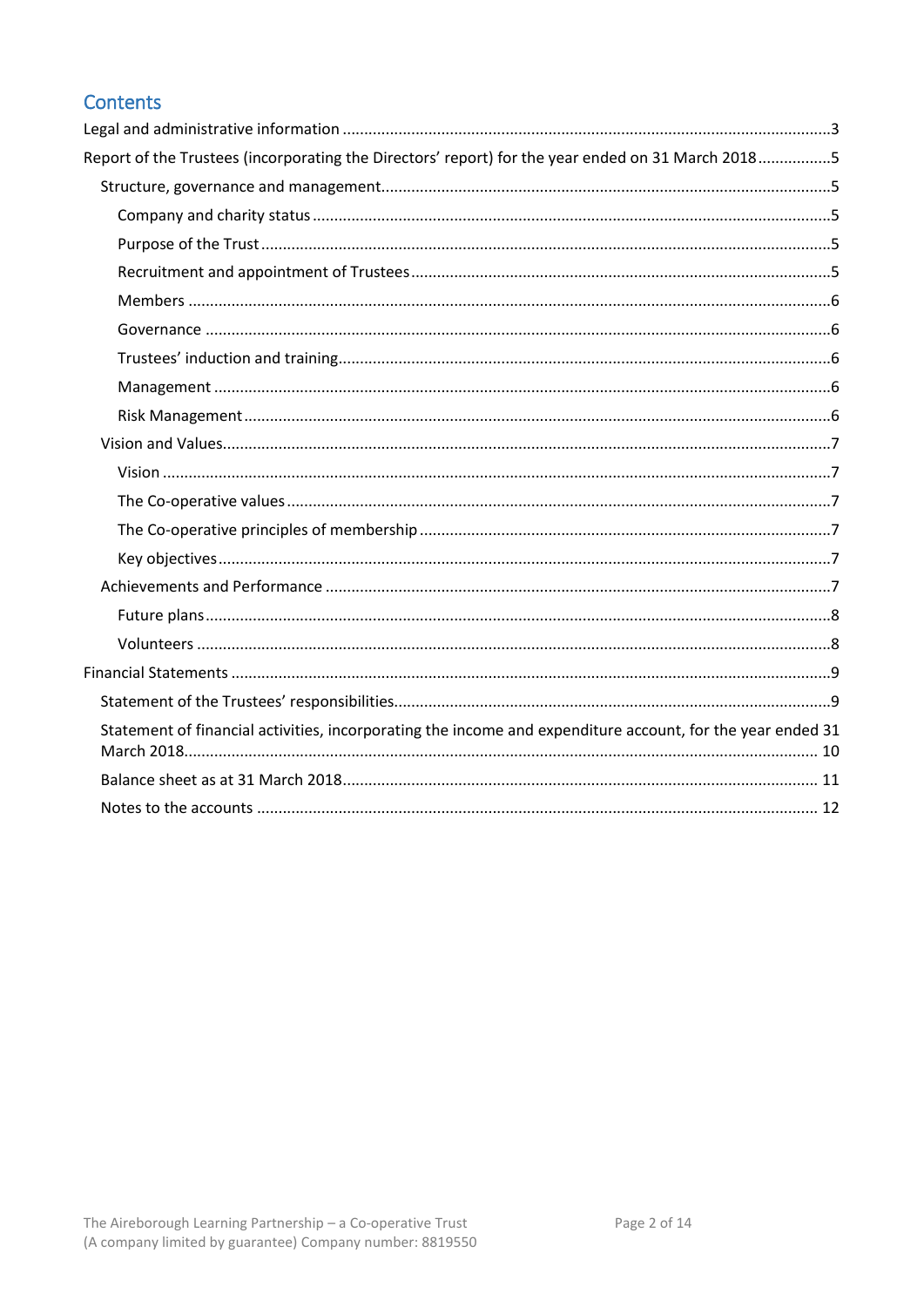## <span id="page-2-0"></span>**Legal and administrative information**

| <b>Company registration number</b> | 8819550                                                                                                                                                                                                                                                                                                                                              |                                                                              |
|------------------------------------|------------------------------------------------------------------------------------------------------------------------------------------------------------------------------------------------------------------------------------------------------------------------------------------------------------------------------------------------------|------------------------------------------------------------------------------|
| <b>Registered office</b>           | <b>Rufford Park Primary School</b>                                                                                                                                                                                                                                                                                                                   | 05 Feb 2018                                                                  |
| <b>Trustees</b>                    | <b>Alison A Anslow</b><br>Simon D Armstrong<br>Julie Beardwell<br>Maxine G Bell<br>Veronica H Dandy                                                                                                                                                                                                                                                  | Appointed/Resigned<br>during the year on:                                    |
|                                    | Alun J Davies<br><b>Paul R Dickinson</b><br>Kirsten J Finley<br>Jason King<br>Anne Lawton<br>Dawn M Lowry                                                                                                                                                                                                                                            | Resigned 31 Dec 17<br>Resigned 13 Jun 17<br>Appt 23 Jan 17<br>Appt 23 Jan 17 |
|                                    | Delia Martin<br>Duncan Martin<br><b>Paul F Morrissey</b><br><b>Andrew Mottram</b><br>Dale Norris<br><b>Heather L Pinches</b><br>Lisa Piotrowicz<br>Jennifer J Place<br>Jennifer A Rivas Pérez<br>Caroline E Sibson<br>Simon R Toyne<br>David JM Winters                                                                                              | Appt 02 Jan 18<br>Resigned 31 Dec 17<br>Resigned 29 Mar 18                   |
| <b>Company Secretary</b>           | Catherine A Beaton<br>Richard Lewis-Ogden                                                                                                                                                                                                                                                                                                            | Resigned 05 Feb 18<br>Appointed 05 Feb 18                                    |
| <b>Solicitors</b>                  | <b>DWF LLP</b><br>1 Scott Place<br>2 Hardman Street<br>Manchester<br><b>M3 3AA</b>                                                                                                                                                                                                                                                                   |                                                                              |
| <b>Member Schools</b>              | <b>Guiseley School</b><br><b>Guiseley Primary School and Aireborough</b><br>Children's Centre<br>Queensway Primary School and Aireborough<br>Children's Centre<br>Rawdon Littlemoor Primary School<br><b>Rufford Park Primary School</b><br><b>Tranmere Park Primary School</b><br>Yeadon Westfield Infants School<br>Yeadon Westfield Junior School |                                                                              |
| <b>Partner Schools</b>             | <b>Benton Park School</b><br>Hawksworth C of E Primary School<br><b>NW SILC</b><br>Rawdon St. Peter's C of E VC Primary School                                                                                                                                                                                                                       | Withdrew 03.10.17                                                            |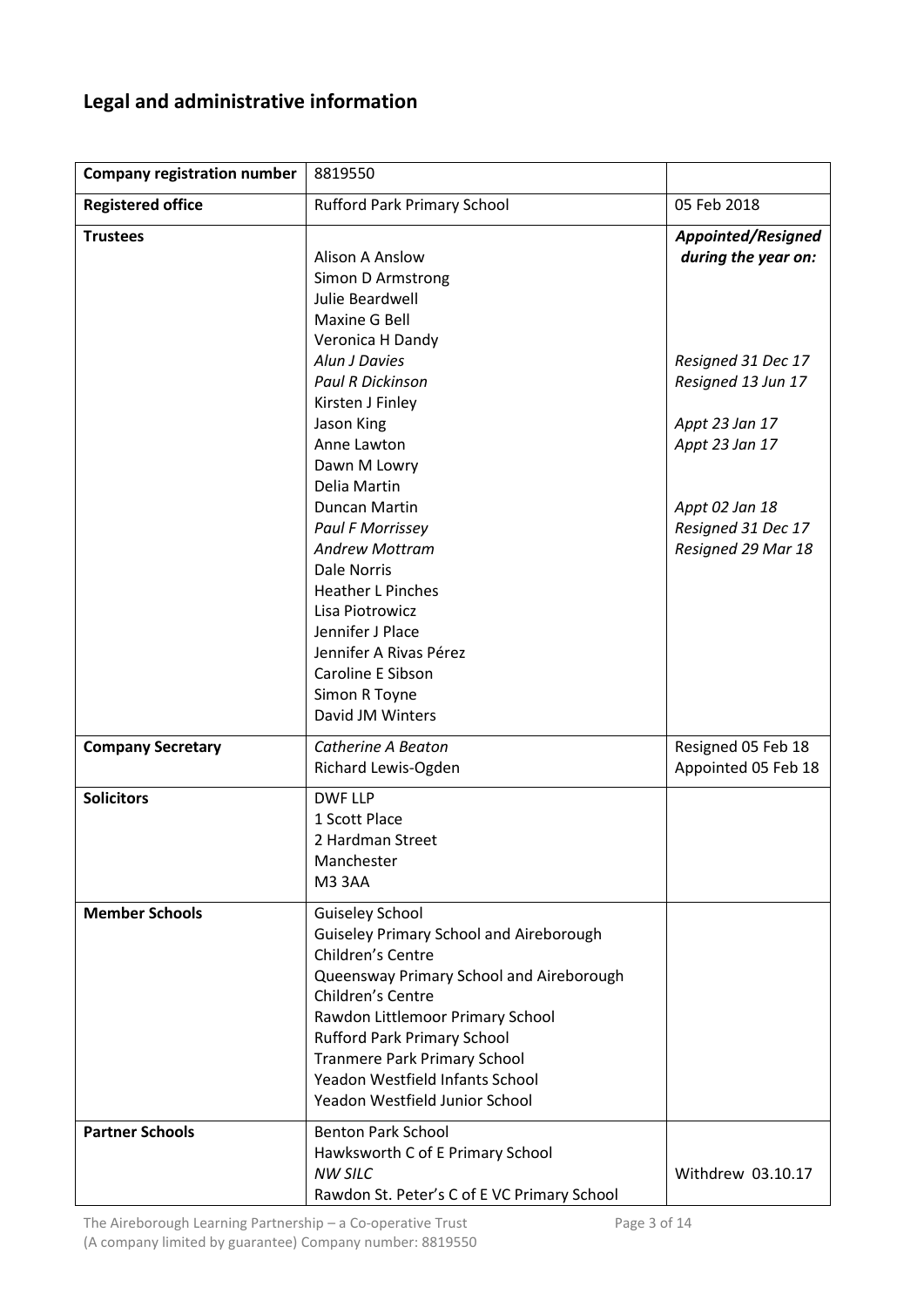|                              | St. Oswald's C of E Primary School                                                |  |
|------------------------------|-----------------------------------------------------------------------------------|--|
| <b>Partner Organisations</b> | Aireborough Children's Services<br>Leeds City Council<br>Leeds Trinity University |  |
| <b>Co-operative Partner</b>  | SA Soccer Ltd. (Previously 5's Soccer Yeadon Ltd.)                                |  |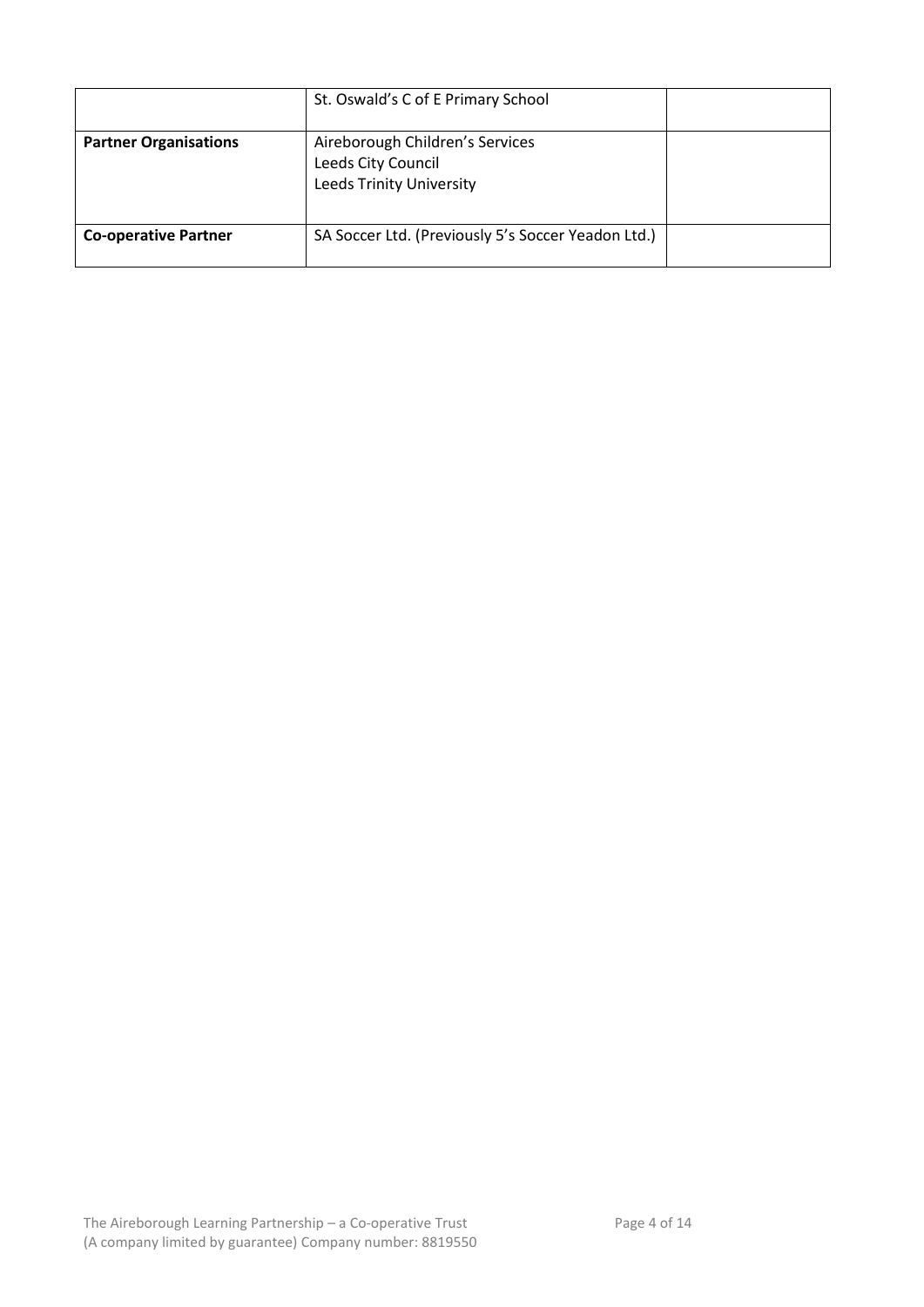## <span id="page-4-0"></span>**Report of the Trustees (incorporating the Directors' report) for the year ended on 31 March 2018**

The Trustees present their report and financial statements for the year ended 31 March 2018. The Trustees who are also directors for the Aireborough Learning Partnership Trust (ALPT) for the purposes of company law and who served during the period and up to the date of this report are set out on page 3.

#### <span id="page-4-1"></span>**Structure, governance and management**

#### <span id="page-4-2"></span>**Company and charity status**

The Aireborough Learning Partnership – a Co-operative Trust is a charitable Trust and company limited by guarantee created under the auspices of the School Standards and Framework Act 1998 and uses a DfE approved model Memorandum and Articles of Association. The company was registered on 18 December 2013 with company number 8819550 and is a private company limited by guarantee. As the ALPT is a Foundation Trust for the schools it is an exempt charity regulated by the DfE and therefore does not need to register with the Charities Commission.

#### <span id="page-4-3"></span>**Purpose of the Trust**

The Trust was set up to act as the foundation of the Schools for the purpose of the School Standards and Framework Act 1998 and as such administers and manages the property and other assets of The Aireborough Learning Partnership - a Co-operative Trust for the public benefit as defined by the Memorandum and Articles of Association.

The purpose of the Trust is set out in the objects of the Articles of Association:

The Objects of the Trust are to advance the education of the learners at the Schools, to advance the education of other members of the community, and otherwise to benefit the community, it being acknowledged that in carrying out the Objects the Trust must (where applicable) have regard to its obligation to promote community cohesion under the Education Acts.

It is intended that:

- the curriculum and ethos of the Schools will place an emphasis on, and include a commitment to students learning about, the Co-operative values, with the aim of encouraging all learners to become better citizens, not only while they are learners but during the rest of their lives;
- the Schools will actively participate in the work and activities of The Schools Co-operative Society and provide and receive support through the mutual support network for schools established by The Schools Co-operative Society; and
- the Trust will be a member of The Schools Co-operative Society

#### <span id="page-4-4"></span>**Recruitment and appointment of Trustees**

Members of the Trust's Board are directors for the purpose of company law and Trustees for the purpose of charity law. The composition of the Trustee board is as follows:

- 2 Trustees appointed by each of the Member Schools
- 1 Trustee appointed by each organisation designated<sup>1</sup> as a partner organisation
- 2 Trustees appointed by the Forum<sup>2</sup> from amongst their number and
- 1 Trustee appointed by or with the approval of The Schools Co-operative Society.

*Note 1: An organisation designated as a partner organisation in accordance with Article 13.1.4 of the Trust's Memorandum and Articles of Association.*

#### *Note 2: The Forum is a stakeholder group of people elected by each constituency of members. There have been no trustees appointed by the forum to date.*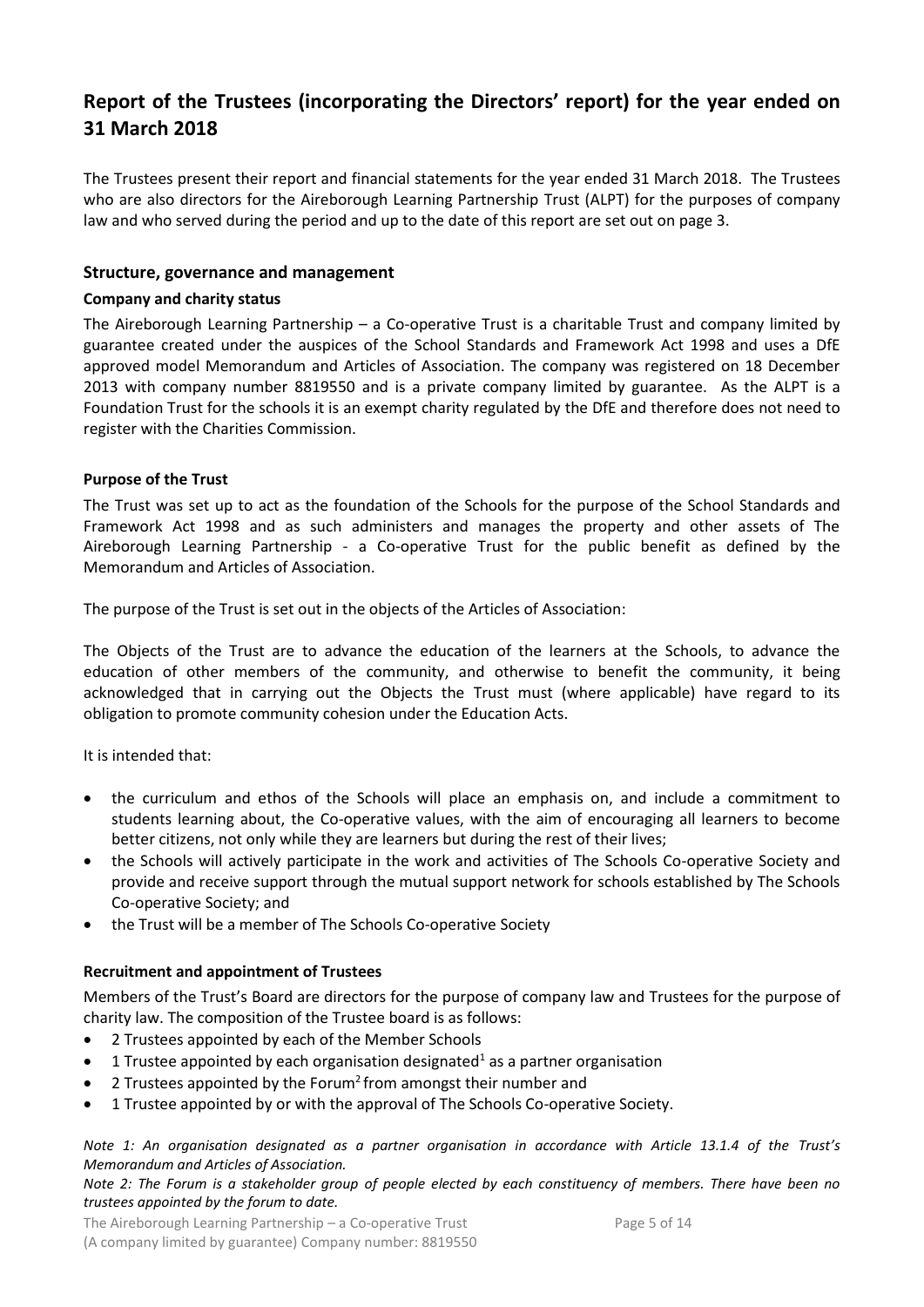#### <span id="page-5-0"></span>**Members**

The subscribers to the Memorandum are the first members of the Trust.

Subject to any restrictions imposed by the Education Acts, membership of the Trust is open to any other individuals or organisations interested in promoting the Objects who qualify for membership of one of the constituencies specified below and are approved by the Trustees and consent in writing to become a member.

The Trust will have the following constituencies of members<sup>3</sup>:

- 1. a learners' constituency, open to learners currently registered at any of the Schools
- 2. a parents' and carers' constituency, open to any parent or registered carer of a learner currently registered at any of the Schools
- 3. a staff constituency, open to any person employed by any of the Schools
- 4. a local community constituency, open to any person who, in the absolute discretion of the Trustees, has a legitimate interest in any of the Schools
- 5. community organisations, open to any organisation, whether statutory, charitable, voluntary, or trading for social or commercial purposes, which in the absolute discretion of the Trustees, has a legitimate interest in any of the Schools

In addition, the Trust may have an Alumni constituency, open to anyone who was at any time a learner registered at any of the Schools.

#### <span id="page-5-1"></span>**Governance**

The Trust Board meets at least three times a year and elects a Chair from amongst its number. During the year ended 31 March 2018 the Chair of the Trustee Board was Alison Anslow. The Trustee Board is responsible for the strategic direction and policy of the Trust.

#### <span id="page-5-2"></span>**Trustees' induction and training**

All Trustees are provided with induction training, including reference to the SOGGS<sup>4</sup> guidance booklet which explains the responsibilities of a charity Trustee and where to find further information about being a company director. Trustees are referred to the Articles of Association of the Trust and required to make themselves familiar with the provisions contained within this document.

#### <span id="page-5-3"></span>**Management**

During the year ended 31 March 2018 the Headteachers' group continued to work effectively on developing teaching and learning to meet the key objectives of the Trust:

- to raise standards and attainment for all children in the partnership
- to increase and create vibrant learning opportunities for all
- to create strong working relationships between all co-operative members
- to use resources in a more creative and collaborative way.

#### <span id="page-5-4"></span>**Risk Management**

The Trustees have assessed the major risks to which the charity is exposed and continue to monitor the arrangements and systems in place to mitigate those risks. The Trustees seek appropriate advice, for example, through Leeds City Council who are partners of the Trust.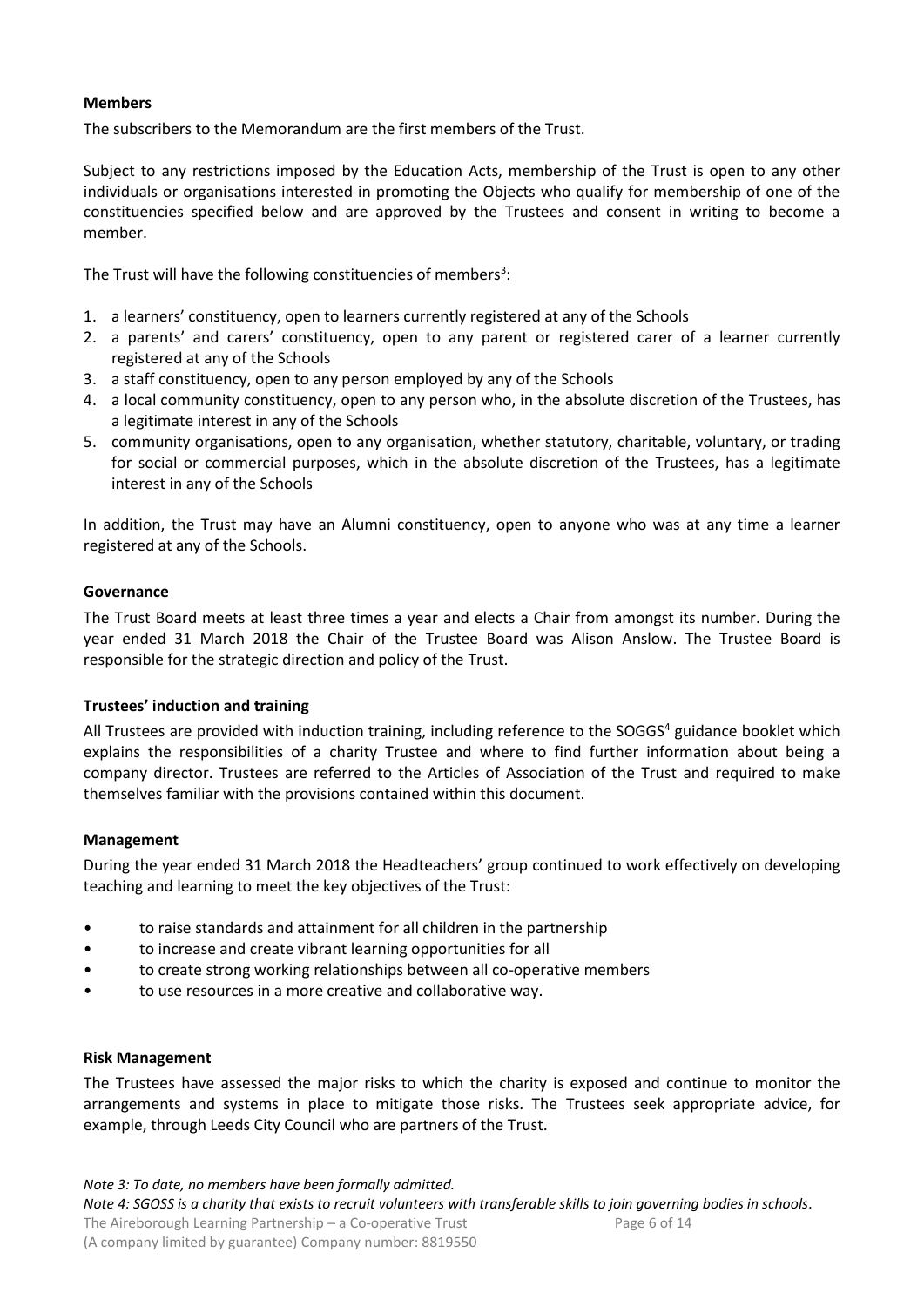#### <span id="page-6-0"></span>**Vision and Values**

<span id="page-6-1"></span>**Vision** The Trust's vision is:

#### **Making a difference through: collaboration, aspiration, inclusion, challenge and reflection.**

#### <span id="page-6-2"></span>**The Co-operative values**

Self-help, self-responsibility, democracy, equality, equity and solidarity.

#### <span id="page-6-3"></span>**The Co-operative principles of membership**

Voluntary and open membership, democratic member control, member economic participation, autonomy and independence, education, training and information, cooperation among members, concern for the community.

#### <span id="page-6-4"></span>**Key objectives**

- to raise standards and attainment for all children in the partnership
- to increase and create vibrant learning opportunities for all
- to create strong working relationships between all co-operative members
- to use resources in a more creative and collaborative way.

#### <span id="page-6-5"></span>**Achievements and Performance**

During the year ended 31 March 2018 the Trustees met three times for formal Trustee board meetings and the Headteachers' group have met a further six times to develop the work on the key areas identified as:

- 1. Teaching and Learning, including Partnership
- 2. Development of Membership, Marketing, Events and Community
- 3. Resources

The Headteachers' group reports back to the Trustee Board through the minutes of the meetings. Reports on the achievements and performance are presented below.

#### **Teaching and Learning**

Teaching and learning has continued to be the key area of work for the Trust. Since the last AGM Headteachers have continued to work together to develop 'shared review' activities across schools. This work has been quality assured/validated by Tim Richards, School Improvement Adviser for the primary schools. There has been a particular focus on Pupil Premium provision and this is to feed into a report to the ALPT Board in July.

In addition, a programme of subject leader meetings has been held across the ALPT for maths, English, science, PE, assessment and Early Years. These have allowed for the moderation of work across schools, the development of consistency of approach in key areas of the curriculum and subject development.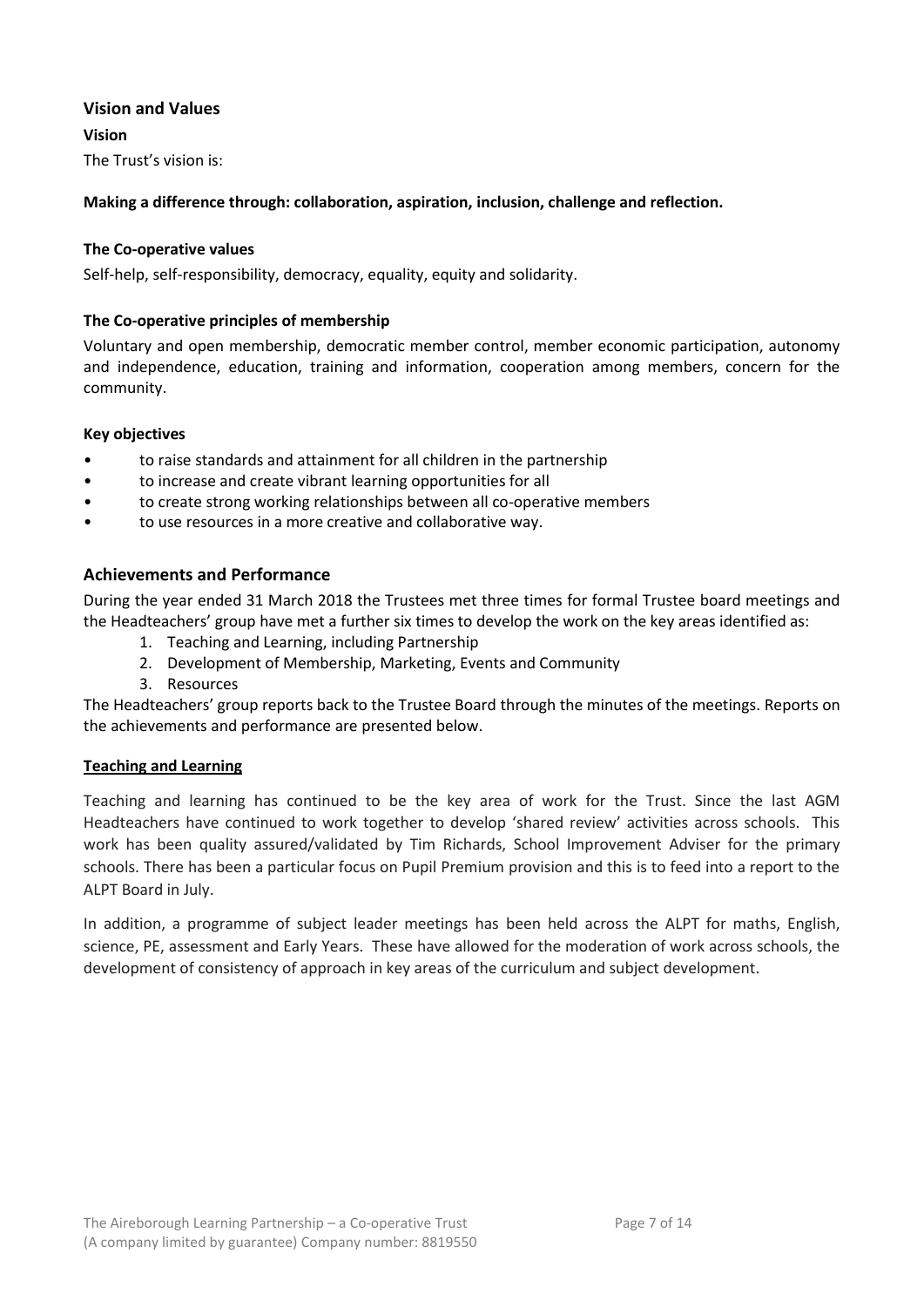#### **Events and Community**

#### **Art Exhibition**





hawks to rabbits and chickens, pupils from all of our schools showcased their artistic talents and imaginations while a Henri Rousseau inspired jungle scene was produced by the schools over the two days of the exhibition.



In June, the Trust hosted an art exhibition at the Methodist Church Hall in Guiseley. Many parents and families who attend our schools

From apes and



The event was a fantastic showcase of the talents of the young people in our area.

#### **Give it 100%**

The ALPT ran an attendance competition through March. Children achieving 100% attendance were awarded a certificate and entered into a draw for prizes donated from local businesses.

#### **Staffing and Resources**

George Pye, administrator for the ALPT resigned from his position at the end of December 2017. George had been in post since April 2016 and had been influential in raising the profile of the Trust in the area. He has been replaced by Karen Walker who is enjoying the challenge of the post.

Cathy Beaton resigned from her position of Company Secretary in February 2018 and has been replaced by Richard Lewis-Ogden. The Trust Board would like to convey their thanks to Cathy for the tremendous work she has done for the ALPT.

Some joint training sessions were delivered during the year, including Safer Recruitment, Safer Working Practice and Child Protection Basic Awareness, in addition to the teaching and learning activities. Three training sessions have been agreed for 2018-19 academic year and these will be available to all new staff from Trust schools. The courses will again cover Child Protection Basic Awareness, Safer Working Practice and Safer Recruitment.

#### <span id="page-7-0"></span>**Future plans**

Opportunities to share and collaborate on professional development will be extended. There is a joint training day planned for 05 November 2018.

#### <span id="page-7-1"></span>**Volunteers**

The Trustees again give thanks again to Emma Judson for her work on the Trust's original website, which has been undertaken on a volunteer basis.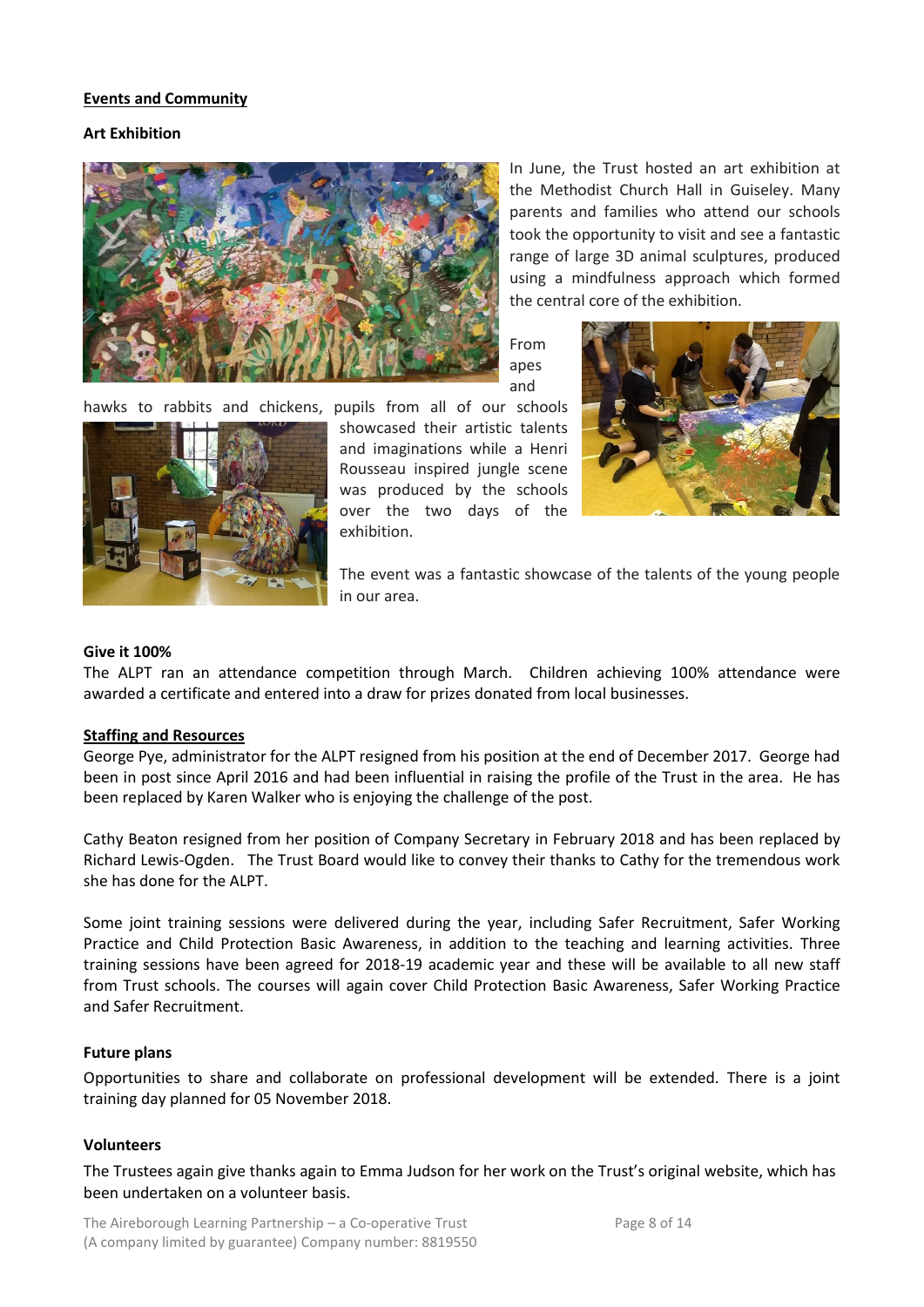## <span id="page-8-0"></span>**Financial Statements**

#### <span id="page-8-1"></span>**Statement of the Trustees' responsibilities**

The Trustees, who are also directors of The Aireborough Learning Partnership – a Co-operative Trust for the purposes of company law, are responsible for preparing the Trustees' annual report and the financial statements in accordance with applicable law and generally accepted accounting practices.

Company law requires the Trustees to prepare financial statements for each financial period which give a true and fair view of the state of affairs of the charitable company and of the incoming resources and application of resources, including the income and expenditure of the charitable company for that period. In preparing these financial statements the Trustees are required to:

- Select suitable accounting policies and apply them consistently
- Observe the methods and principles in the charities SORP (Statement of Recommended Practice)
- Make judgements and estimates that are reasonable and prudent
- State whether applicable UK accounting standards have been followed, subject to any material departures disclosed and explained in the financial statements
- Prepare the financial statements on the going concern basis unless it is inappropriate to presume that the charitable company will continue in operation.

The Trustees are responsible for keeping proper accounting records which disclose with reasonable accuracy at any time the financial position of the charitable company and which enable them to ensure that the financial statements comply with the Companies Act 2006. They are also responsible for safeguarding the assets of the charitable company and hence for taking reasonable steps for the prevention and detection of fraud and other irregularities.

#### **Small company provisions**

This report has been prepared in accordance with the special provisions for small companies under part 15 of the Companies Act 2006.

**On behalf of the Board of Trustees**

**Richard Lewis-Ogden Company Secretary 02 July 2018**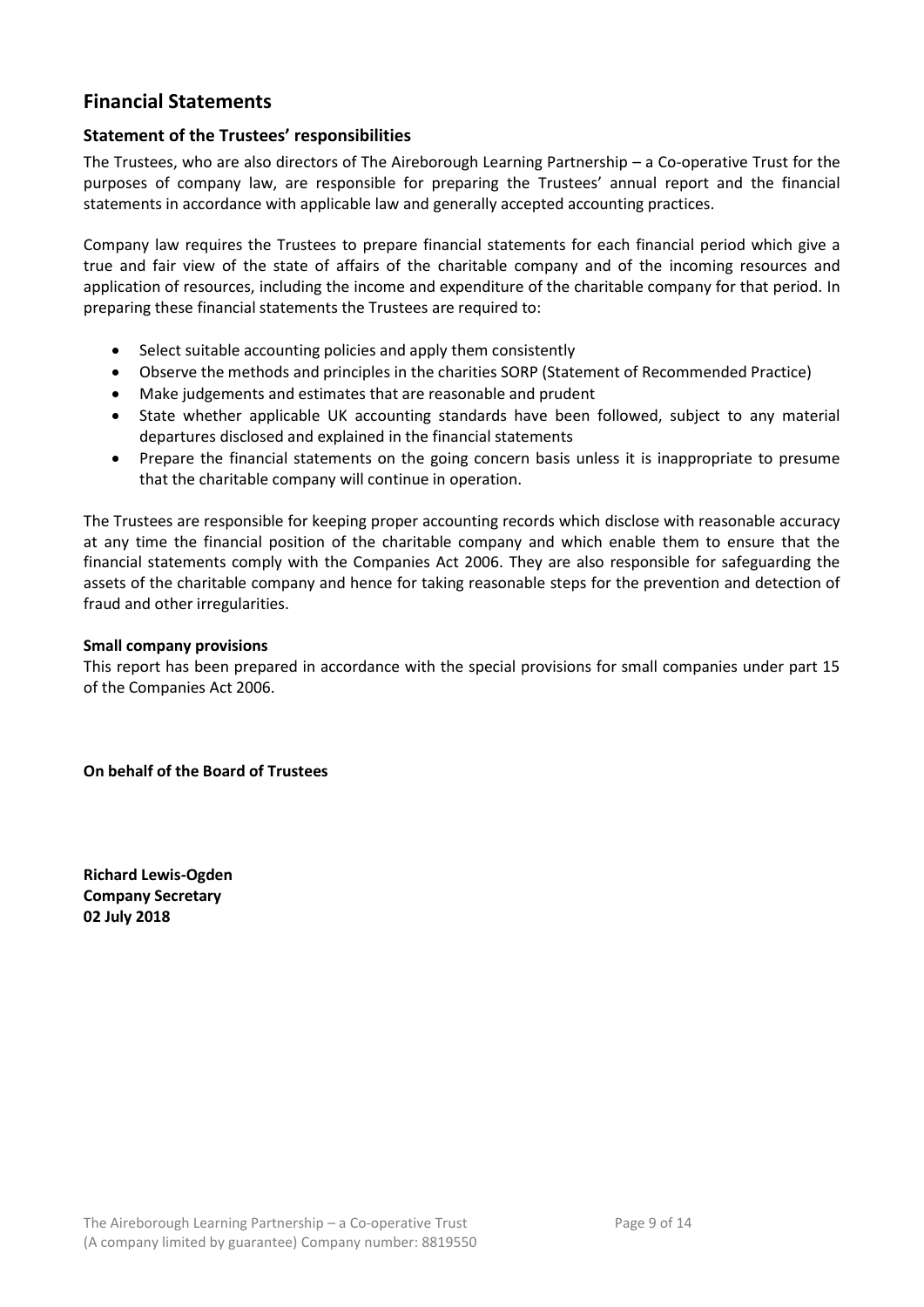<span id="page-9-0"></span>**Statement of financial activities, incorporating the income and expenditure account, for the year ended 31 March 2018**

|                                                  | <b>Notes</b> | Year ended<br>31 March<br>2018 | Year ended<br>31 March<br>2017 |
|--------------------------------------------------|--------------|--------------------------------|--------------------------------|
|                                                  |              | £                              | £                              |
| <b>Incoming resources</b>                        | 4            |                                |                                |
| Contributions from member and partner schools    |              | 12,000                         | 13,200                         |
| Grants received                                  |              | 200                            | 400                            |
| <b>Total incoming resources</b>                  |              | 12,200                         | 13,600                         |
| <b>Resources expended</b>                        |              |                                |                                |
| Charitable activities                            | 5            | 2,676                          | 781                            |
| Governance costs                                 | 7            | 7,396                          | 7,058                          |
| <b>Total resources expended</b>                  |              | 10,072                         | 7,839                          |
| Net incoming/(outgoing) resources for the period |              | 2,128                          | 5,761                          |
| Total funds brought forward at 01 April 2017     |              | 6,484                          | 723                            |
| Total funds carried forward at 31 March 2018     |              | 8,612                          | 6,484                          |

The notes on pages 14 to 16 form an integral part of these financial statements.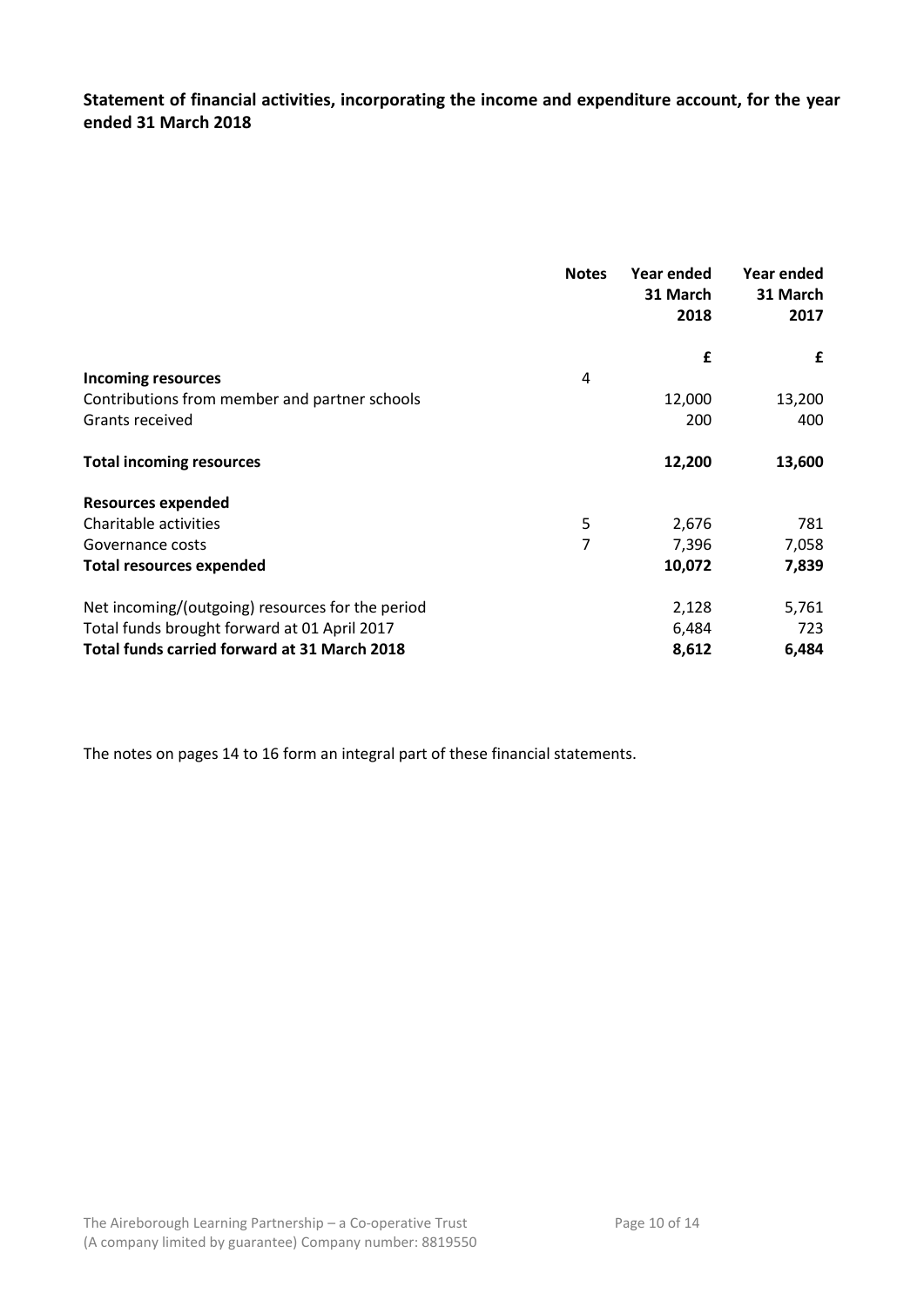#### <span id="page-10-0"></span>**Balance sheet as at 31 March 2018**

|                                                | <b>Notes</b> | 31 March<br>2018 | 31 March<br>2017 |
|------------------------------------------------|--------------|------------------|------------------|
|                                                |              | £                | £                |
| <b>Current assets</b>                          |              |                  |                  |
| Current balance held on account                |              | 8,612            | 6,484            |
| Contributions due from Trust schools           |              | 0                | 0                |
|                                                |              | 8,612            | 6,484            |
| Creditors: amounts falling due within one year | 10           |                  |                  |
| Current balance held on account                |              | 0                | 0                |
| Net current assets                             |              | 8,612            | 6,484            |
| <b>Net assets</b>                              | 11           | 8,612            | 6,484            |
| <b>Funds</b>                                   |              |                  |                  |
| Unrestricted income funds                      | 12           | 8,612            | 6,484            |
| <b>Total funds</b>                             |              | 8,612            | 6,484            |

In approving these financial statements as Trustees of the company we hereby confirm that:

- 1. for the period stated above the company was entitled to the exemption from audit requirements conferred by section 477 of the Companies Act 2006
- 2. no notice has been deposited at the registered office of the company pursuant to section 476 of the Companies Act 2006 requesting that an audit be conducted for the year ended 31 March 2018
- 3. we acknowledge our responsibilities for:
	- 3.1. ensuring that the company keeps proper accounting records which comply with section 386 of the Companies Act 2006 and
	- 3.2. preparing financial statements which give a true and fair view of the state of affairs of the company at the end of the financial period and of it profit and loss for the period then ended in accordance with the requirements of sections 394 and 395 and which otherwise comply with the provisions of the Companies Act relating to financial statements, so far as applicable to the company.

These financial statements are prepared in accordance with the special provisions of Part 15 of the Companies Act 2006 relating to small companies and in accordance with the Financial Reporting Standard for Smaller Entities (effective April 2008).

The financial statements were approved by the board of on Monday, 02 July 2018 and signed on its behalf by

#### **Alison Anslow Chair of Trustees**

The notes on pages 14 to 16 form an integral part of these financial statements.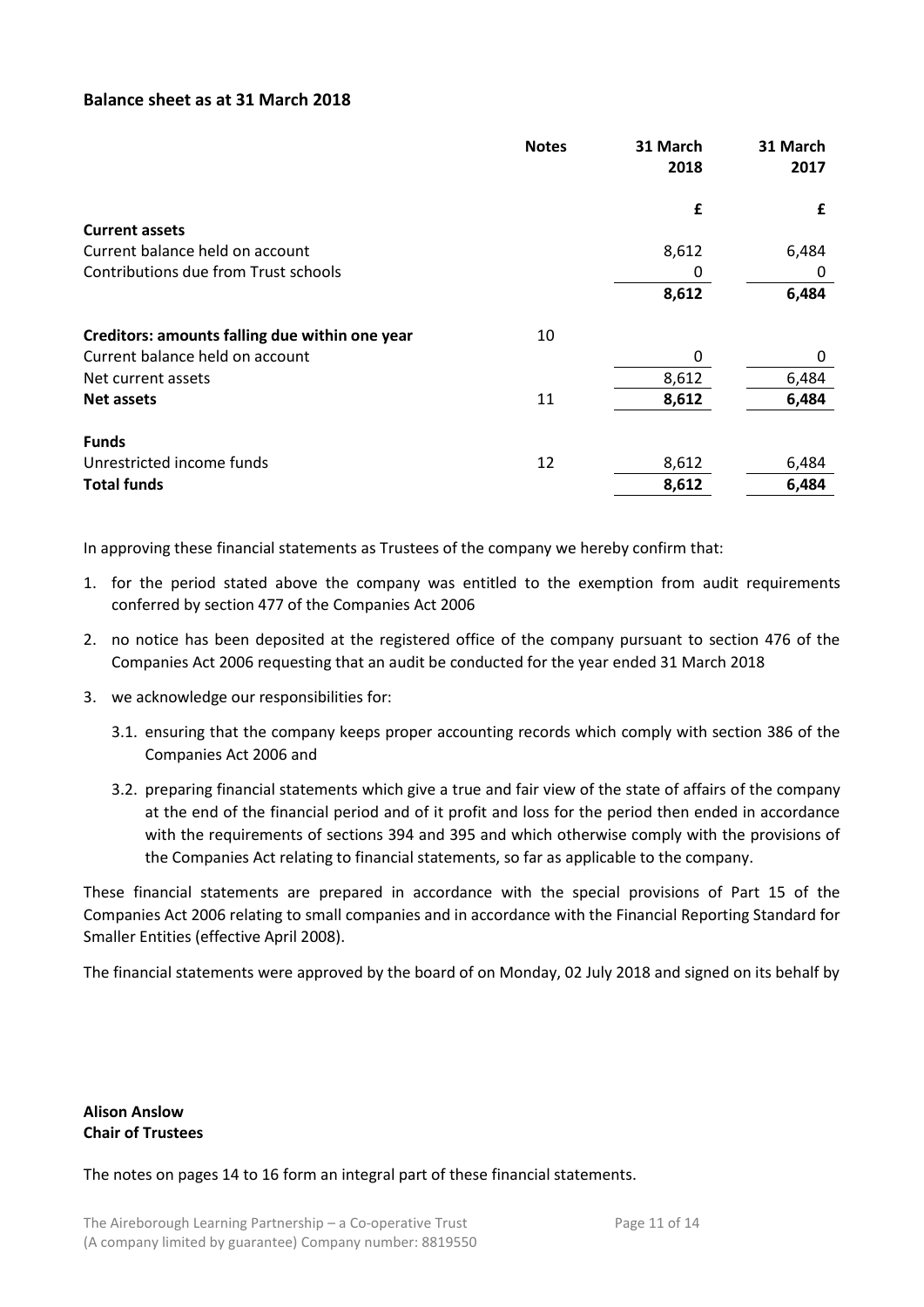#### <span id="page-11-0"></span>**Notes to the accounts**

#### **1. Basis of preparation**

These accounts have been prepared on the basis of historic cost in accordance with Accounting & Reporting by Charities - Statement of Recommended Practice (SORP 2005) and with Accounting Standards and with the Charities Act 1993 and the Companies Act 2006.

#### **2. Accounting policies**

The principal accounting policies are summarised below. The accounting policies have been applied consistently throughout the accounting period.

#### **2.1. Incoming resources**

Incoming resources are included in the Statement of Financial Activities (SoFA) when:

- the charity becomes entitled to the resources
- the Trustees are virtually certain they will receive the resources and
- the monetary value can be measured with sufficient reliability.

Where incoming resources have related expenditure the incoming resources and related expenditure are reported gross in the SoFA.

Grants and donations are only included in the SoFA when the charity has unconditional entitlement to the resources and are recognised in full in the year in which they are receivable.

Income from investments is included in the year in which it is receivable.

Donated services and facilities are only included in incoming resources (with an equivalent amount in resources expended) where the benefit to the charity is reasonably quantifiable, measurable and material. The value placed on these resources is the estimated value to the charity of the service or facility received.

The value of any voluntary help received is not included in the accounts but is described in the Trustees' annual report.

#### **2.2. Resources expended**

Expenditure is recognised on an annual basis as a liability is incurred. Expenditure includes any VAT which cannot be fully recovered and is reported as part of the expenditure to which it relates.

Charitable expenditure comprises those costs incurred by the charity in the delivery of the activities and services for its beneficiaries. It includes both costs that can be allocated directly to such activities and those costs of an indirect nature necessary to support them.

#### **3. Investment income**

There was no investment income received during the period.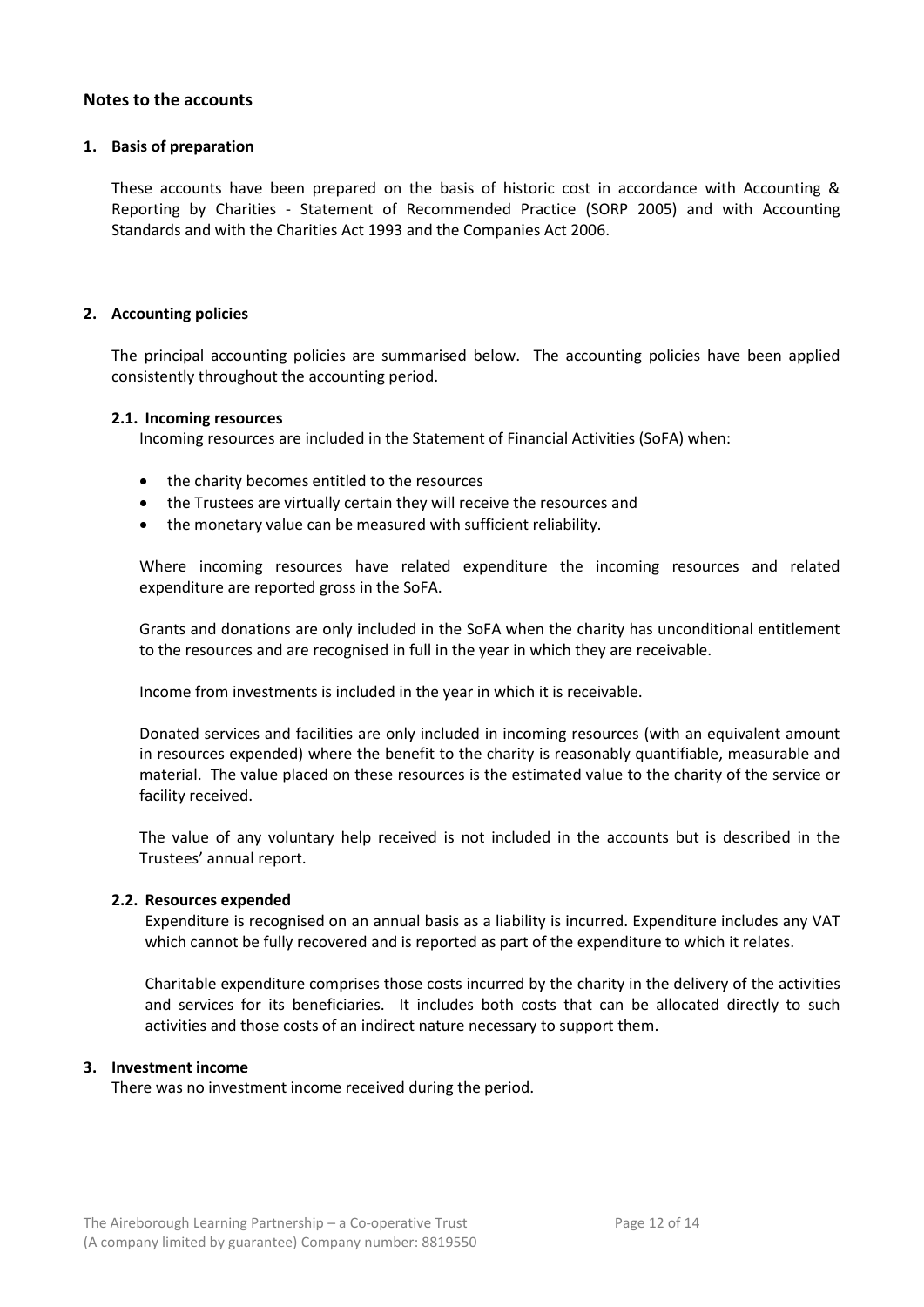#### 4. **Incoming resources from charitable activities**

|                                 | <b>Unrestricted</b><br>funds | <b>Restricted</b><br>funds | Year ended<br>31 March<br>2018 | Year ended<br>31 March<br>2017 |
|---------------------------------|------------------------------|----------------------------|--------------------------------|--------------------------------|
| <b>Contributions from Trust</b> | £12,000                      | £0                         | £12,000                        | £13,200                        |
| schools                         | £0                           | £200                       | £200                           | £400                           |
| Grant received                  | £12,000                      | <u>£200</u>                | £12,200                        | £13,600                        |

### **5. Cost of charitable activities – by fund type**

|                                 | Unrestricted<br>funds | <b>Restricted</b><br>funds | Year ended<br>31 March<br>2018 | Year ended<br>31 March<br>2017 |
|---------------------------------|-----------------------|----------------------------|--------------------------------|--------------------------------|
| Children's and community events | £1,281                | £200                       | £1.481                         | £531                           |
| Professional development        | £1,195<br>£2,476      | £0<br>£200                 | £1,195<br>£2,676               | £250<br><u>781</u>             |

### **6. Cost of charitable activities - by activity**

|                                 | Activities undertaken directly | Year ended<br>31 March<br>2018 | Year ended<br>31 March<br>2017 |
|---------------------------------|--------------------------------|--------------------------------|--------------------------------|
| Children's and community events | £1,481                         | £1.481                         | £531                           |
| Professional development        | £1,195                         | £1,195                         | £250                           |
|                                 | £2,676                         | £2,676                         | £781                           |

#### **7. Governance costs**

|                                               | <b>Unrestricted funds</b> | <b>Year Ended 31 March</b><br>2018 | Period ended 31<br><b>March 2017</b> |
|-----------------------------------------------|---------------------------|------------------------------------|--------------------------------------|
|                                               |                           |                                    |                                      |
| Salary costs                                  | £2,992                    | £2,992                             | £3,565                               |
| Staff training                                | £84                       | £84                                | £0                                   |
| Staff travel                                  | £301                      | £301                               | £49                                  |
| Communications                                | £93                       | £93                                | £84                                  |
| Marketing costs                               | £1,515                    | £1,515                             | £0                                   |
| &<br>Web<br>website<br>hosting<br>development | £60                       | £60                                | £655                                 |
| Meeting costs                                 | £1,338                    | £1,338                             | £1,689                               |
| Company secretary costs                       | £1,000                    | £1,000                             | £1,000                               |
| Companies House - Annual<br>Return            | £13                       | £13                                | £13                                  |
| Rounding of year-end balance                  | £0                        | £0                                 | £3                                   |
|                                               | £7,396                    | £7,396                             | £7,058                               |